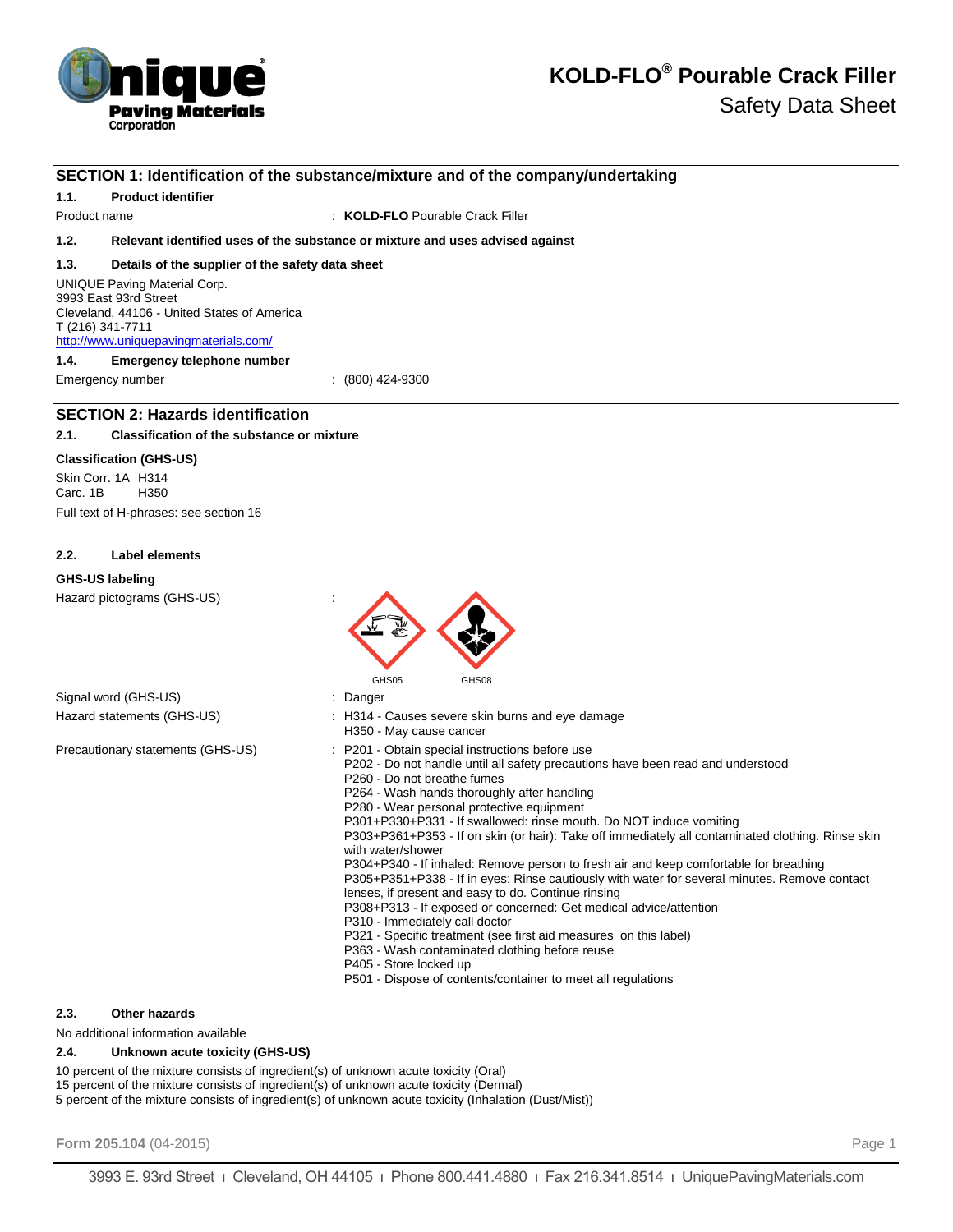

# **SECTION 3: Composition/information on ingredients**

### **3.1. Substance**

# Not applicable

# **3.2. Mixture**

| <b>Name</b>            | <b>Product identifier</b> | %                  | <b>Classification (GHS-US)</b>                   |
|------------------------|---------------------------|--------------------|--------------------------------------------------|
| Petroleum Asphalt Base | (CAS No) 8052-42-4        | 44.775 -<br>54.945 | Carc. 1B. H350                                   |
| <b>Filler Clay</b>     | (CAS No) Trade Secret     | 13 - 20            | Skin Irrit. 2, H315<br>Eye Irrit. 2A, H319       |
| POTASSIUM HYDROXIDE    | (CAS No) 1310-58-3        | $0 - 5$            | Acute Tox. 4 (Oral), H302<br>Skin Corr. 1A. H314 |

Full text of H-phrases: see section 16

# **SECTION 4: First aid measures**

| 4.1.       | <b>Description of first aid measures</b>                            |                                                                                                                                                                                                                                |
|------------|---------------------------------------------------------------------|--------------------------------------------------------------------------------------------------------------------------------------------------------------------------------------------------------------------------------|
|            | First-aid measures general                                          | : Never give anything by mouth to an unconscious person. If you feel unwell, seek medical advice<br>(show the label where possible).                                                                                           |
|            | First-aid measures after inhalation                                 | : Give oxygen or artificial respiration if necessary. Call a doctor. Remove victim to fresh air and keep<br>at rest in a position comfortable for breathing. Immediately call a poison center or doctor/physician.             |
|            | First-aid measures after skin contact                               | : Remove/Take off immediately all contaminated clothing. Rinse skin with water/shower. Immediately<br>call a poison center or doctor/physician.                                                                                |
|            | First-aid measures after eye contact                                | : Rinse cautiously with water for several minutes. Remove contact lenses, if present and easy to do.<br>Continue rinsing. Immediately call a poison center or doctor/physician.                                                |
|            | First-aid measures after ingestion                                  | : MAY BE FATAL IF SWALLOWED. Swallowing the liquid may cause aspiration into the lungs with<br>the risk of chemical pneumonitis. Rinse mouth. Do NOT induce vomiting. Immediately call a poison<br>center or doctor/physician. |
| 4.2.       | Most important symptoms and effects, both acute and delayed         |                                                                                                                                                                                                                                |
|            | Symptoms/injuries                                                   | : Causes severe skin burns and eye damage.                                                                                                                                                                                     |
|            | Symptoms/injuries after inhalation                                  | : Inhaling this product can result in respiratory tract irritation, leading to mild to severe irritation of the<br>nose, throat and lungs. Shortness of breath.                                                                |
|            | Symptoms/injuries after ingestion                                   | : Vomiting: prevent asphyxia/aspiration pneumonia.                                                                                                                                                                             |
| 4.3.       |                                                                     | Indication of any immediate medical attention and special treatment needed                                                                                                                                                     |
|            | No additional information available                                 |                                                                                                                                                                                                                                |
|            | <b>SECTION 5: Firefighting measures</b>                             |                                                                                                                                                                                                                                |
| 5.1.       | <b>Extinguishing media</b>                                          |                                                                                                                                                                                                                                |
|            | Suitable extinguishing media                                        | : Foam. Dry powder. Carbon dioxide. Water spray. Sand.                                                                                                                                                                         |
|            | Unsuitable extinguishing media                                      | : Do not use a heavy water stream.                                                                                                                                                                                             |
| 5.2.       | Special hazards arising from the substance or mixture               |                                                                                                                                                                                                                                |
| Reactivity |                                                                     | : Stable under normal conditions. Corrosive vapors.                                                                                                                                                                            |
| 5.3.       | <b>Advice for firefighters</b>                                      |                                                                                                                                                                                                                                |
|            | Firefighting instructions                                           | : Use water spray or fog for cooling exposed containers. Exercise caution when fighting any chemical<br>fire. Prevent fire-fighting water from entering environment.                                                           |
|            | Protection during firefighting                                      | Do not enter fire area without proper protective equipment, including respiratory protection.                                                                                                                                  |
|            | Special protective equipment for fire fighters                      | : Full face piece respirator.                                                                                                                                                                                                  |
|            | <b>SECTION 6: Accidental release measures</b>                       |                                                                                                                                                                                                                                |
| 6.1.       | Personal precautions, protective equipment and emergency procedures |                                                                                                                                                                                                                                |
|            | General measures                                                    | : Never use a welding or cutting torch on or near drums of this material (even empty drums) because<br>the material can ignite explosively.                                                                                    |
| 6.1.1.     | For non-emergency personnel                                         |                                                                                                                                                                                                                                |

| Protective equipment | Wear personal protective equipment. |
|----------------------|-------------------------------------|
| Emergency procedures | : Evacuate unnecessary personnel.   |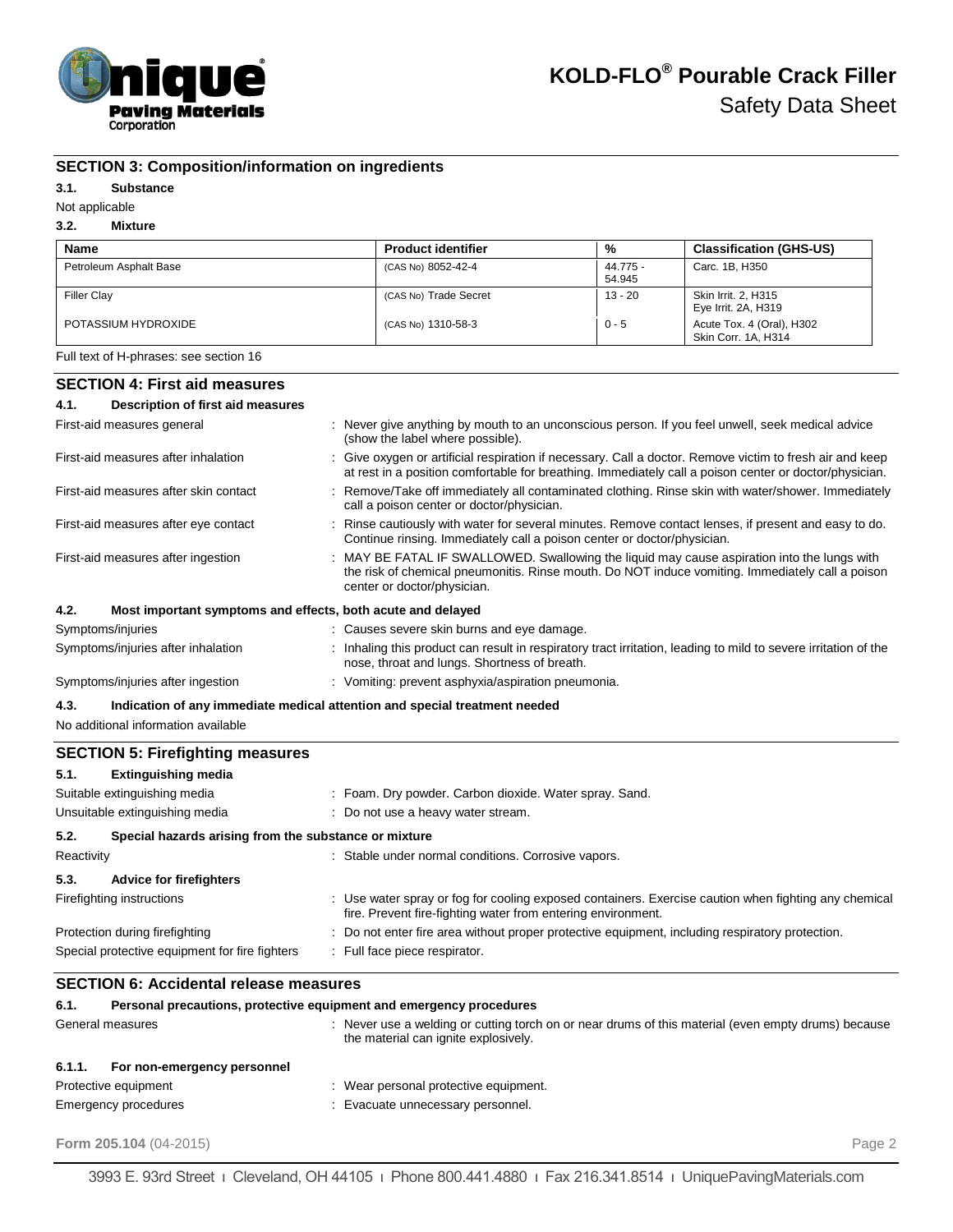

**6.1.2. For emergency responders**

# **KOLD-FLO® Pourable Crack Filler** Safety Data Sheet

# **6.2. Environmental precautions** Prevent entry to sewers and public waters. Notify authorities if liquid enters sewers or public waters. **6.3. Methods and material for containment and cleaning up** For containment : Contain any spills with dikes or absorbents to prevent migration and entry into sewers or streams. Methods for cleaning up : Soak up spills with inert solids, such as clay or diatomaceous earth as soon as possible. Collect spillage. Store away from other materials. **6.4. Reference to other sections** See Heading 8. Exposure controls and personal protection. **SECTION 7: Handling and storage 7.1. Precautions for safe handling** Precautions for safe handling : Wash hands and other exposed areas with mild soap and water before eating, drinking or smoking

Protective equipment **Equip Cleanup crew with proper protection.** : Equip cleanup crew with proper protection.

Emergency procedures in the second control of the Senate area.

|                                                             | and when leaving work. Provide good ventilation in process area to prevent formation of vapour. Do<br>not breathe fumes. Avoid contact during pregnancy/while nursing. Obtain special instructions before<br>use. Do not handle until all safety precautions have been read and understood.            |
|-------------------------------------------------------------|--------------------------------------------------------------------------------------------------------------------------------------------------------------------------------------------------------------------------------------------------------------------------------------------------------|
| Hygiene measures                                            | : Wash hands thoroughly after handling.                                                                                                                                                                                                                                                                |
| 7.2.                                                        | Conditions for safe storage, including any incompatibilities                                                                                                                                                                                                                                           |
| <b>Technical measures</b>                                   | : Do not store these material for more than six months before using. Empty containers may contain<br>enough residue to emit vapours or to be combustible. Dispose of used containers according to<br>local, state and federal requirements. Protect from freezing. Comply with applicable requlations. |
| Storage conditions                                          | : Keep only in the original container in a cool, well ventilated place away from: Keep container closed<br>when not in use.                                                                                                                                                                            |
| Incompatible products                                       | : Strong bases. Strong acids.                                                                                                                                                                                                                                                                          |
| Incompatible materials                                      | : Sources of ignition. Direct sunlight.                                                                                                                                                                                                                                                                |
| $P_{\text{model}}(t) = \text{length}(t)$<br>$\rightarrow$ ^ |                                                                                                                                                                                                                                                                                                        |

### **7.3. Specific end use(s)**

No additional information available

### **SECTION 8: Exposure controls/personal protection**

| 8.1.<br><b>Control parameters</b>                                 |                                   |                                             |        |  |
|-------------------------------------------------------------------|-----------------------------------|---------------------------------------------|--------|--|
| Kold Flo Pourable Crack Filler                                    |                                   |                                             |        |  |
| <b>ACGIH</b>                                                      | Not applicable                    |                                             |        |  |
| <b>OSHA</b>                                                       | Not applicable                    |                                             |        |  |
| Petroleum Asphalt Base (8052-42-4)                                |                                   |                                             |        |  |
| <b>ACGIH</b>                                                      | ACGIH TWA (mg/m <sup>3</sup> )    | 5                                           |        |  |
| <b>OSHA</b>                                                       | OSHA PEL (Ceiling) (ppm)          | 5 ppm as fumes                              |        |  |
| Filler Clay (Trade Secret)                                        |                                   |                                             |        |  |
| <b>ACGIH</b>                                                      | Not applicable                    |                                             |        |  |
| <b>OSHA</b>                                                       | Remark (OSHA)                     | 15 mg/m3 total dust, 5mg/m3 Respirable Dust |        |  |
| POTASSIUM HYDROXIDE (1310-58-3)                                   |                                   |                                             |        |  |
| <b>ACGIH</b>                                                      | Not applicable                    |                                             |        |  |
| <b>OSHA</b>                                                       | Not applicable                    |                                             |        |  |
| 8.2.<br><b>Exposure controls</b><br>Personal protective equipment | : Avoid all unnecessary exposure. |                                             |        |  |
| Hand protection                                                   | : Wear protective gloves.         |                                             |        |  |
| Form 205.104 (04-2015)                                            |                                   |                                             | Page 3 |  |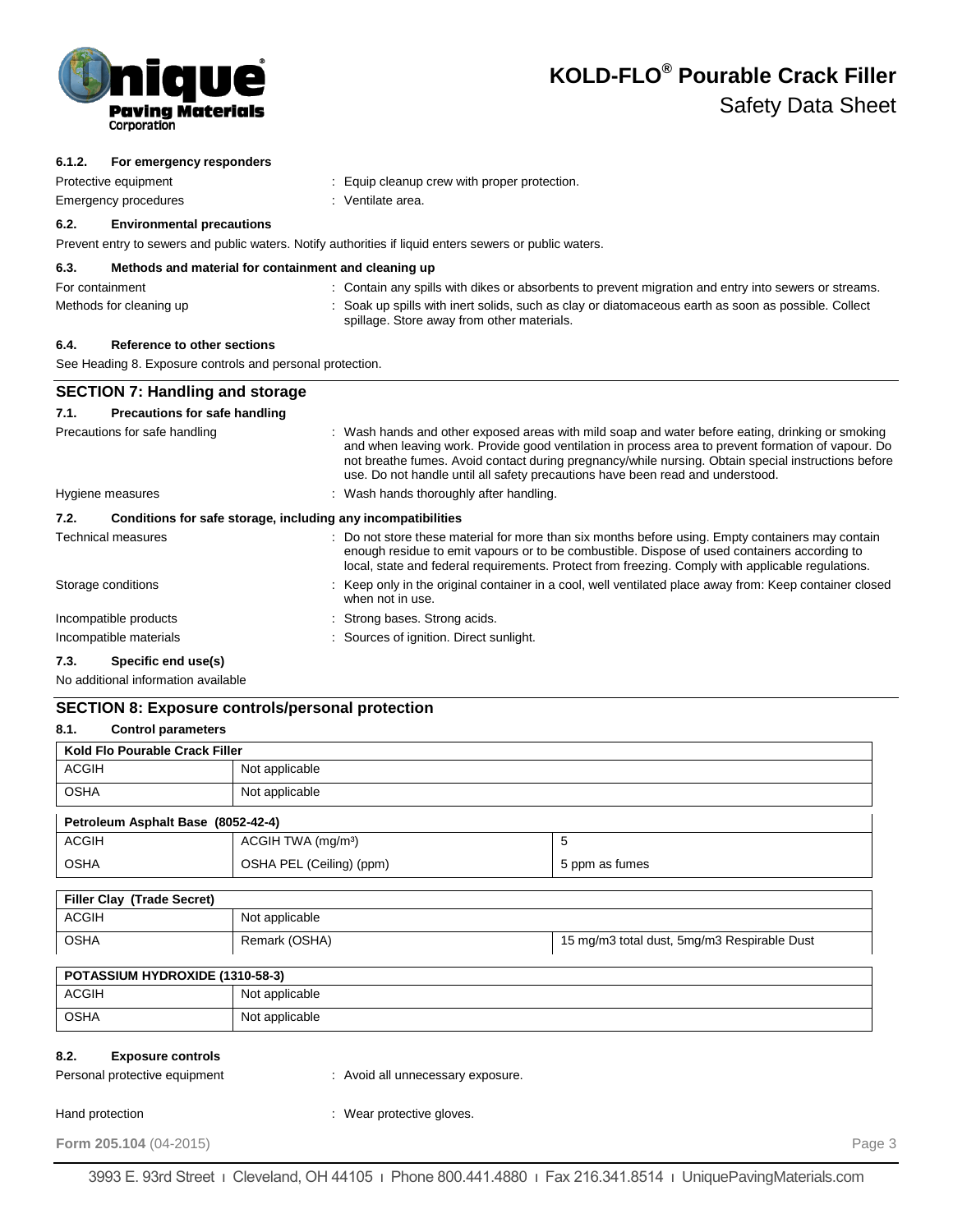

# **KOLD-FLO® Pourable Crack Filler** Safety Data Sheet

| Eye protection           | : Chemical goggles or face shield.                                                                    |
|--------------------------|-------------------------------------------------------------------------------------------------------|
| Skin and body protection | : Provide readily accessible eye wash stations and safety showers. Wear suitable protective clothing. |
| Respiratory protection   | : Wear appropriate mask.                                                                              |
| Other information        | : Do not eat, drink or smoke during use.                                                              |

# **SECTION 9: Physical and chemical properties 9.1. Information on basic physical and chemical properties** Physical state : Liquid Appearance : Dark, Viscous Liquid. Color : Black;brown;Dark;Gray Odor : Tar, Petroleum Odor threshold **in the contract of the contract of the contract of the contract of the contract of the contract of the contract of the contract of the contract of the contract of the contract of the contract of the contrac** pH : No data available Relative evaporation rate (butyl acetate=1) : No data available Melting point **in the case of the case of the case of the case of the case of the case of the case of the case of the case of the case of the case of the case of the case of the case of the case of the case of the case of** Freezing point **in the case of the Contract Contract Contract Contract Contract Contract Contract Contract Contract Contract Contract Contract Contract Contract Contract Contract Contract Contract Contract Contract Contrac** Boiling point : 212 °F Flash point **Flash point Flash point Example 200** <sup>2</sup> F Cleveland Tag Open Cup Method Auto-ignition temperature : No data available Decomposition temperature **interest and the Composition temperature** : No data available Flammability (solid, gas) : No data available Vapor pressure in the set of the set of the set of the Vapor pressure in the set of the set of the Vapor set o Relative vapor density at 20 °C : No data available Relative density **EXECUTE:** No data available Solubility **Solubility** in water solubility in water of component(s) of the mixture : • : 0.4 % • : • POTASSIUM HYDROXIDE: Log Pow  $\qquad \qquad$ : No data available Log Kow **:** No data available Viscosity, kinematic intervalsed a state of the North State available Viscosity, dynamic **intervalse in the Contract of Contract Available** : No data available Explosive properties in the set of the set of the September 2011 in the September 2016 in the September 2016 Oxidizing properties **in the Community Community** Contract available

Explosive limits **Explosive** limits **Explosive limits** available **9.2. Other information**

No additional information available

# **SECTION 10: Stability and reactivity**

### **10.1. Reactivity**

Stable under normal conditions. Corrosive vapors.

# **10.2. Chemical stability**

Not established.

### **10.3. Possibility of hazardous reactions**

Not established.

### **10.4. Conditions to avoid**

Direct sunlight. Extremely high or low temperatures.

### **10.5. Incompatible materials**

Avoid contact with strong acids, oxidizing agents and petroleum solvents and soaps to preserve the quality of this material. Strong acids. Strong bases.

### **10.6. Hazardous decomposition products**

fume. Carbon monoxide. Carbon dioxide. Thermal decomposition generates: Corrosive vapors.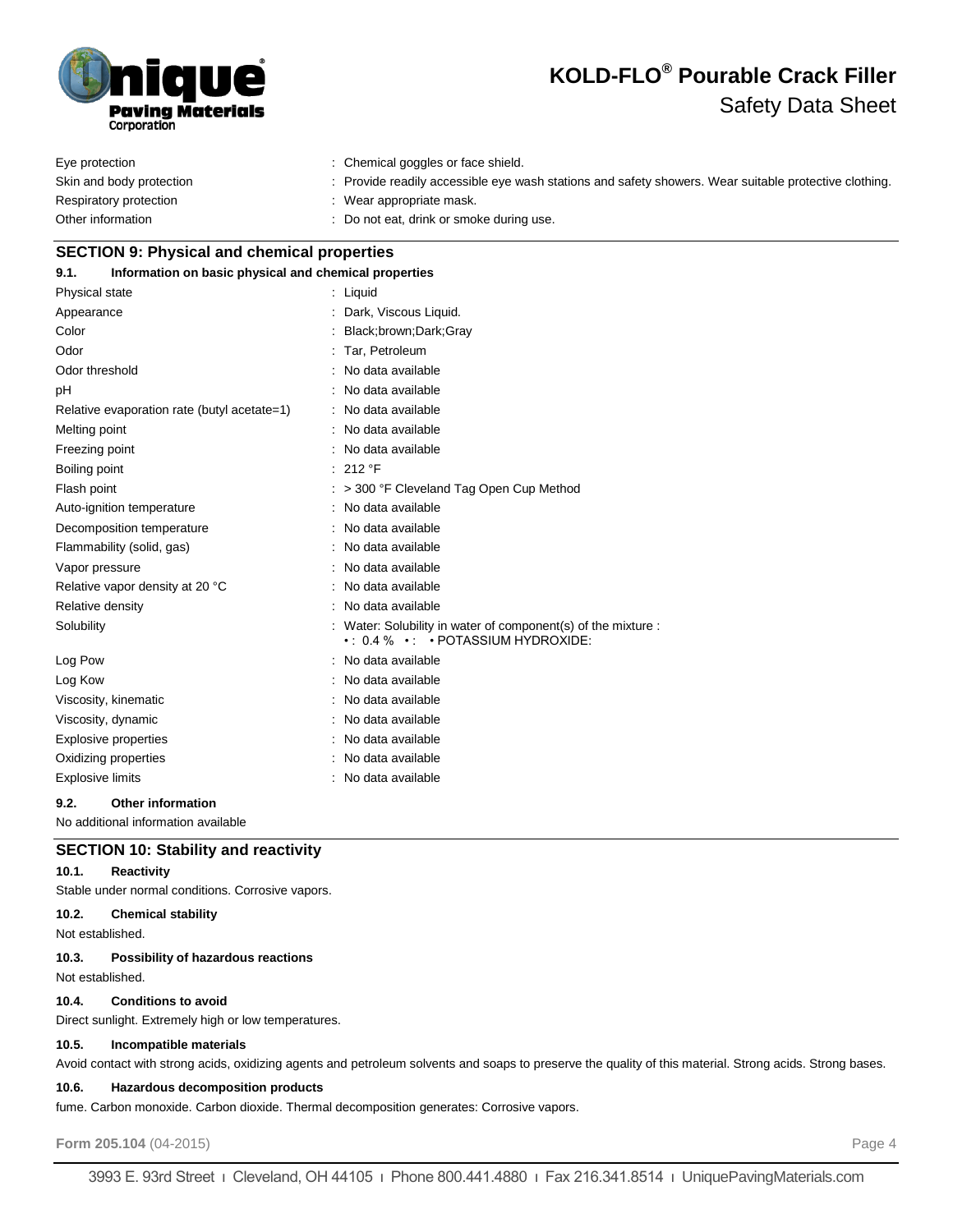

**SECTION 11: Toxicological information**

# **11.1. Information on toxicological effects**

| Acute toxicity                                         | : Not classified                                                                                                                                                |
|--------------------------------------------------------|-----------------------------------------------------------------------------------------------------------------------------------------------------------------|
| Petroleum Asphalt Base (8052-42-4)                     |                                                                                                                                                                 |
| LD50 oral rat                                          | > 5000 mg/kg                                                                                                                                                    |
| LD50 dermal rabbit                                     | > 2000 mg/kg                                                                                                                                                    |
| LC50 inhalation rat (mg/l)                             | $> 94.4$ ml/m <sup>3</sup>                                                                                                                                      |
| Filler Clay (Trade Secret)                             |                                                                                                                                                                 |
| LD50 oral rat                                          | > 5000 mg/kg                                                                                                                                                    |
| LD50 dermal rat                                        | > 5000 mg/kg                                                                                                                                                    |
| POTASSIUM HYDROXIDE (1310-58-3)                        |                                                                                                                                                                 |
| LD50 oral rat                                          | $1.23$ g/kg                                                                                                                                                     |
| ATE US (oral)                                          | 1230.000 mg/kg body weight                                                                                                                                      |
| Skin corrosion/irritation                              | : Causes severe skin burns and eye damage.                                                                                                                      |
| Serious eye damage/irritation                          | Not classified                                                                                                                                                  |
| Respiratory or skin sensitization                      | Not classified                                                                                                                                                  |
| Germ cell mutagenicity                                 | : Not classified                                                                                                                                                |
| Carcinogenicity                                        | : May cause cancer.                                                                                                                                             |
| Petroleum Asphalt Base (8052-42-4)                     |                                                                                                                                                                 |
| IARC group                                             | 2A - Probably carcinogenic to humans, 2B - Possibly carcinogenic to humans                                                                                      |
| Reproductive toxicity                                  | : Not classified                                                                                                                                                |
| Specific target organ toxicity (single exposure)       | : Not classified                                                                                                                                                |
|                                                        |                                                                                                                                                                 |
| Specific target organ toxicity (repeated<br>exposure)  | : Not classified                                                                                                                                                |
| Aspiration hazard                                      | : Not classified                                                                                                                                                |
| Potential Adverse human health effects and<br>symptoms | : Based on available data, the classification criteria are not met.                                                                                             |
| Symptoms/injuries after inhalation                     | : Inhaling this product can result in respiratory tract irritation, leading to mild to severe irritation of the<br>nose, throat and lungs. Shortness of breath. |
| Symptoms/injuries after ingestion                      | : Vomiting: prevent asphyxia/aspiration pneumonia.                                                                                                              |

# **SECTION 12: Ecological information**

### **12.1. Toxicity**

No additional information available

### **12.2. Persistence and degradability**

| Kold Flo Pourable Crack Filler         |                  |
|----------------------------------------|------------------|
| Persistence and degradability          | Not established. |
| Petroleum Asphalt Base (8052-42-4)     |                  |
|                                        |                  |
| Persistence and degradability          | Not established. |
|                                        |                  |
| <b>POTASSIUM HYDROXIDE (1310-58-3)</b> |                  |
| Persistence and degradability          | Not established. |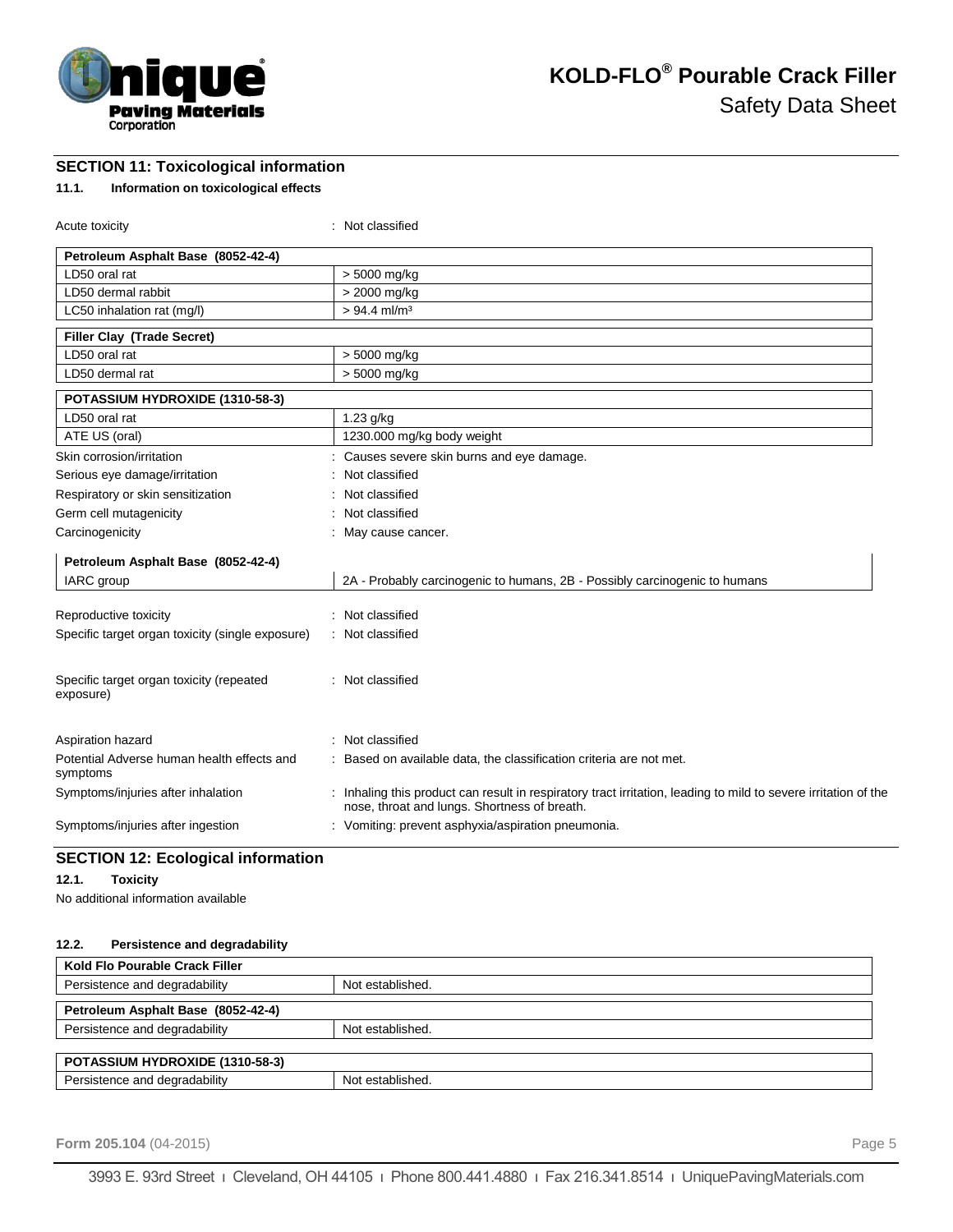

### **12.3. Bioaccumulative potential**

| Kold Flo Pourable Crack Filler                                                                    |                                                                                    |  |  |
|---------------------------------------------------------------------------------------------------|------------------------------------------------------------------------------------|--|--|
| Bioaccumulative potential                                                                         | Not established.                                                                   |  |  |
| Petroleum Asphalt Base (8052-42-4)                                                                |                                                                                    |  |  |
| Bioaccumulative potential                                                                         | Not established.                                                                   |  |  |
|                                                                                                   |                                                                                    |  |  |
| POTASSIUM HYDROXIDE (1310-58-3)<br>Bioaccumulative potential                                      | Not established.                                                                   |  |  |
|                                                                                                   |                                                                                    |  |  |
| 12.4.<br><b>Mobility in soil</b><br>No additional information available                           |                                                                                    |  |  |
|                                                                                                   |                                                                                    |  |  |
|                                                                                                   |                                                                                    |  |  |
| 12.5.<br>Other adverse effects                                                                    |                                                                                    |  |  |
| Effect on ozone layer                                                                             |                                                                                    |  |  |
| Effect on the global warming                                                                      | : No known ecological damage caused by this product.                               |  |  |
| Other information                                                                                 | : Avoid release to the environment.                                                |  |  |
| <b>SECTION 13: Disposal considerations</b>                                                        |                                                                                    |  |  |
| 13.1.<br>Waste treatment methods                                                                  |                                                                                    |  |  |
| Waste disposal recommendations                                                                    | Dispose in a safe manner in accordance with local/national regulations. Dispose of |  |  |
| Ecology - waste materials                                                                         | contents/container to<br>: Avoid release to the environment.                       |  |  |
|                                                                                                   |                                                                                    |  |  |
| <b>SECTION 14: Transport information</b>                                                          |                                                                                    |  |  |
| In accordance with DOT                                                                            |                                                                                    |  |  |
| Not Evaluated                                                                                     |                                                                                    |  |  |
| <b>Additional information</b>                                                                     |                                                                                    |  |  |
| Other information                                                                                 | : No supplementary information available.                                          |  |  |
| <b>ADR</b>                                                                                        |                                                                                    |  |  |
| No additional information available                                                               |                                                                                    |  |  |
| <b>Transport by sea</b>                                                                           |                                                                                    |  |  |
| No additional information available                                                               |                                                                                    |  |  |
| Air transport                                                                                     |                                                                                    |  |  |
| No additional information available                                                               |                                                                                    |  |  |
| <b>SECTION 15: Regulatory information</b>                                                         |                                                                                    |  |  |
| 15.1. US Federal regulations                                                                      |                                                                                    |  |  |
| Petroleum Asphalt Base (8052-42-4)                                                                |                                                                                    |  |  |
| Listed on the United States TSCA (Toxic Substances Control Act) inventory                         |                                                                                    |  |  |
| POTASSIUM HYDROXIDE (1310-58-3)                                                                   |                                                                                    |  |  |
| Listed on the United States TSCA (Toxic Substances Control Act) inventory                         |                                                                                    |  |  |
| Not listed on the United States SARA Section 313<br>RQ (Reportable quantity, section 304 of EPA's | 1000 lb                                                                            |  |  |
| List of Lists)                                                                                    |                                                                                    |  |  |
| 15.2. International regulations                                                                   |                                                                                    |  |  |
| <b>CANADA</b>                                                                                     |                                                                                    |  |  |

No additional information available